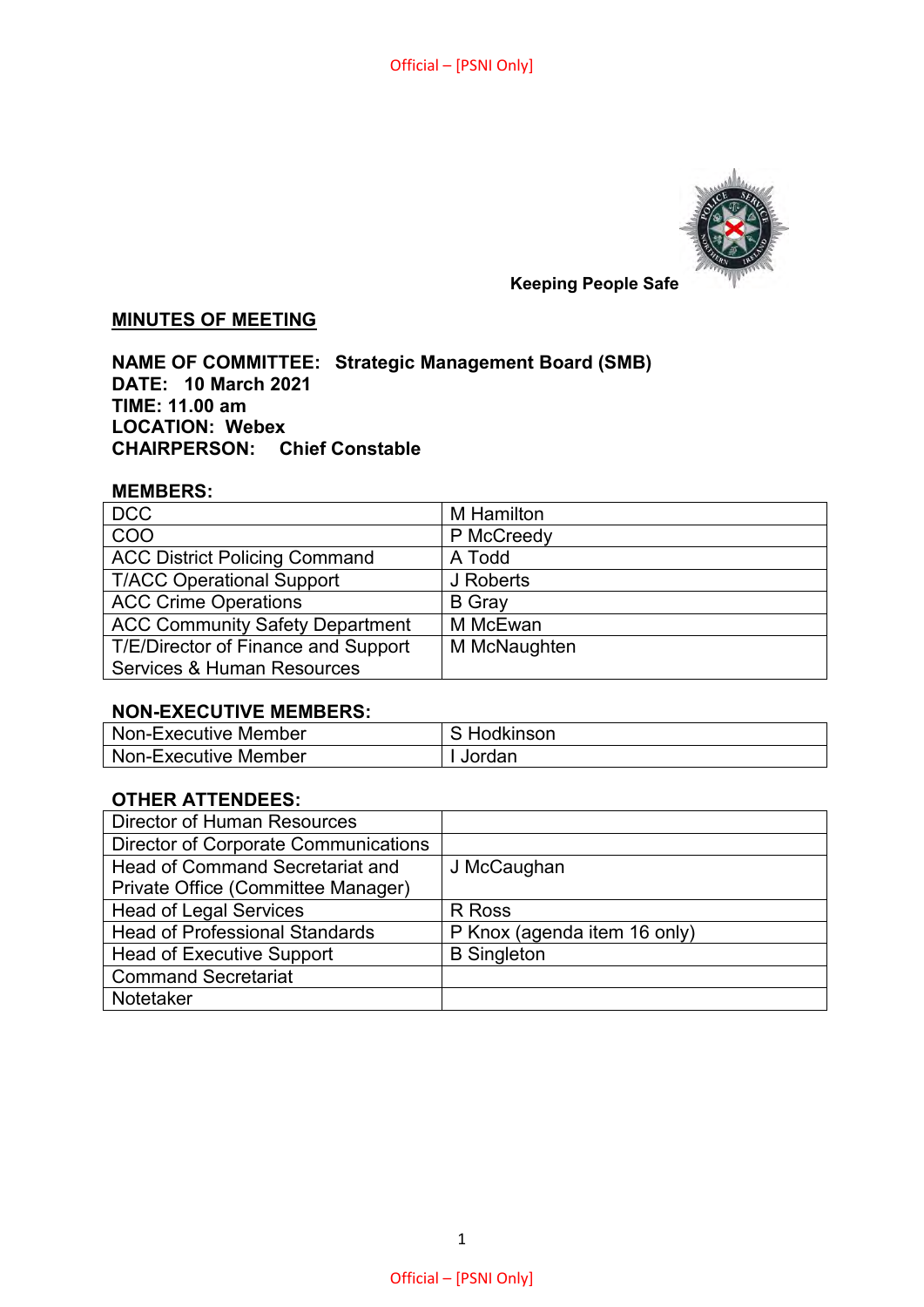# **ACTIONS assigned by the Chair are highlighted in blue text.**

| Item No |                                                                                                                                                                                                                                |
|---------|--------------------------------------------------------------------------------------------------------------------------------------------------------------------------------------------------------------------------------|
| 1.0     | 27/21 Welcome and Apologies                                                                                                                                                                                                    |
| 2.0     | 28/21 Declaration of Conflict of Interest                                                                                                                                                                                      |
|         | The Chief Constable stated that as per decision taken at Service<br>Executive Board on 18 January 2017, in line with good corporate                                                                                            |
|         | governance practice as set out by the NI Audit Office, members and any<br>persons in attendance were to declare any conflict of interest with any<br>items on the agenda, which would be recorded in the minutes.              |
|         | No declarations of interest were declared.                                                                                                                                                                                     |
| 3.0     | 29/21 Minutes of Previous meetings                                                                                                                                                                                             |
|         | The minutes from the meeting on 13 January 2021 were approved.                                                                                                                                                                 |
| 4.0     | 30/21 Actions Arising from previous meetings                                                                                                                                                                                   |
|         | The outstanding actions were reviewed and the action register was<br>updated accordingly.                                                                                                                                      |
|         | The Director of Human Resources updated members on the current<br>status of the Terms of Reference under the People Action Plan.                                                                                               |
|         | The T/E Director of Finance and Support Services & Human Resources<br>updated members on the tasking to the Finance Delivery Group and<br>members agreed to close this action.                                                 |
| 5.0     | 31/21 Highlight Reports for Governance Boards                                                                                                                                                                                  |
|         | The Chief Constable referred to the summaries provided from the most<br>recent People and Culture Boards (PCB), Service Performance Board<br>(SPB) and Service Transformation Board (STB) which were previously<br>circulated. |
|         | Head of Executive Support updated members on Pulse and potential<br>new platforms.                                                                                                                                             |
|         | Action: Quarterly Pulse update to be provided to SMB (DCC).                                                                                                                                                                    |
|         | The update reports were noted.                                                                                                                                                                                                 |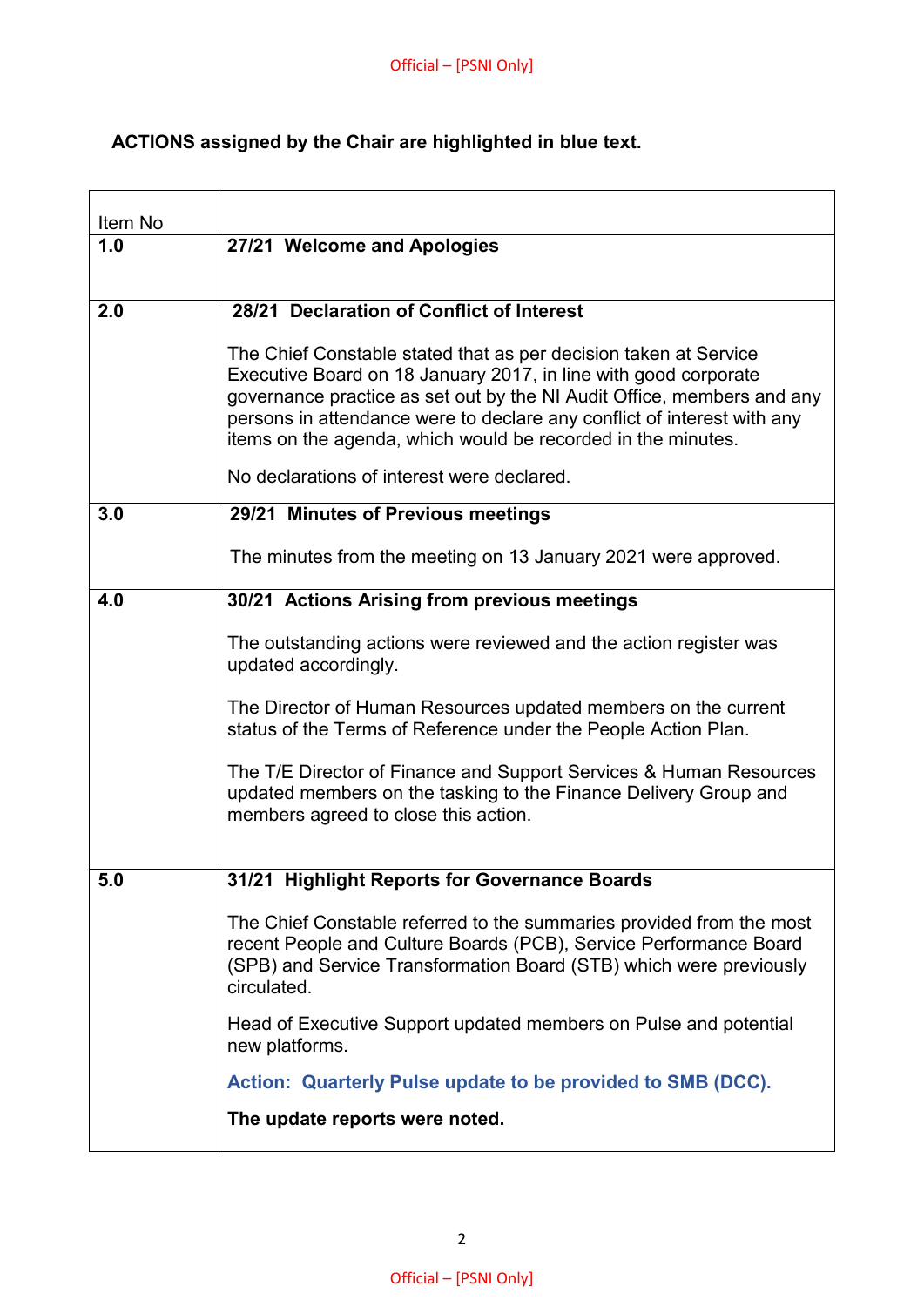| 6.0 | 32/21 Finance Report                                                                                                                                                                                                                                                                                                                                                                                                                                                                              |
|-----|---------------------------------------------------------------------------------------------------------------------------------------------------------------------------------------------------------------------------------------------------------------------------------------------------------------------------------------------------------------------------------------------------------------------------------------------------------------------------------------------------|
|     | The T/E/Director of Finance and Support Services & Human Resources<br>provided an update on the current in year budget position and on<br>progress for achieving a balanced budget next year. If spend pattern is<br>maintained to the year end, we will finish on track and within budget. It<br>was noted that there are still some adjustments to put through prior to<br>year end. These will reduce any underspend.                                                                          |
| 7.0 | 33/21 Draft Resource Plan 21-22                                                                                                                                                                                                                                                                                                                                                                                                                                                                   |
|     | The T/E/Director of Finance and Support Services & Human Resources<br>briefed members on the key points of the Draft Resource Plan 21-22.<br>Members discussed the challenges of drafting this plan with only an<br>illustrative or draft budget.                                                                                                                                                                                                                                                 |
|     | It was noted that no financial contingencies are in place to cover what<br>are currently unknown but expected legacy litigation costs. Head of<br>Legal Services reminded members that the Department of Justice are<br>commencing a programme of work to consider how to address the<br>expected but as yet unknown legacy compensation and litigation costs.                                                                                                                                    |
|     | The Chief Operating Officer stated that it was important to note that we<br>continue to lobby for funding to close the gap via the Policing Board and<br>Department of Justice.                                                                                                                                                                                                                                                                                                                   |
|     | Members discussed the difficulties in making assumptions regarding the<br>leaving rate and members agreed to keep a close eye on trends and<br>review monthly. Officer and staff recruitment would need to be carefully<br>planned and kept under continual review throughout the year.                                                                                                                                                                                                           |
|     | Members discussed the challenges of a reduced overtime budget and<br>how to sustain the business model. The Deputy Chief Constable<br>updated members on the outworking's of the Overtime Steering Group<br>and a need for swift and radical action in the first quarter of the financial<br>year. This will include a review of shift patterns, which is already a<br>commitment within the People Action Plan. Members also agreed that<br>firm vacancy control was needed throughout the year. |
|     | Members discussed appropriate oversight mechanisms for monitoring<br>the £23m deficit in the draft settlement for 2021/22.                                                                                                                                                                                                                                                                                                                                                                        |
|     | Action: Consider appropriate oversight mechanisms to provide<br>assurance to SMB regarding the management of the £23m deficit in the<br>draft budget settlement - COO.                                                                                                                                                                                                                                                                                                                            |
|     | Decision: Review of shift arrangements to be overseen by People<br>and Culture Board.                                                                                                                                                                                                                                                                                                                                                                                                             |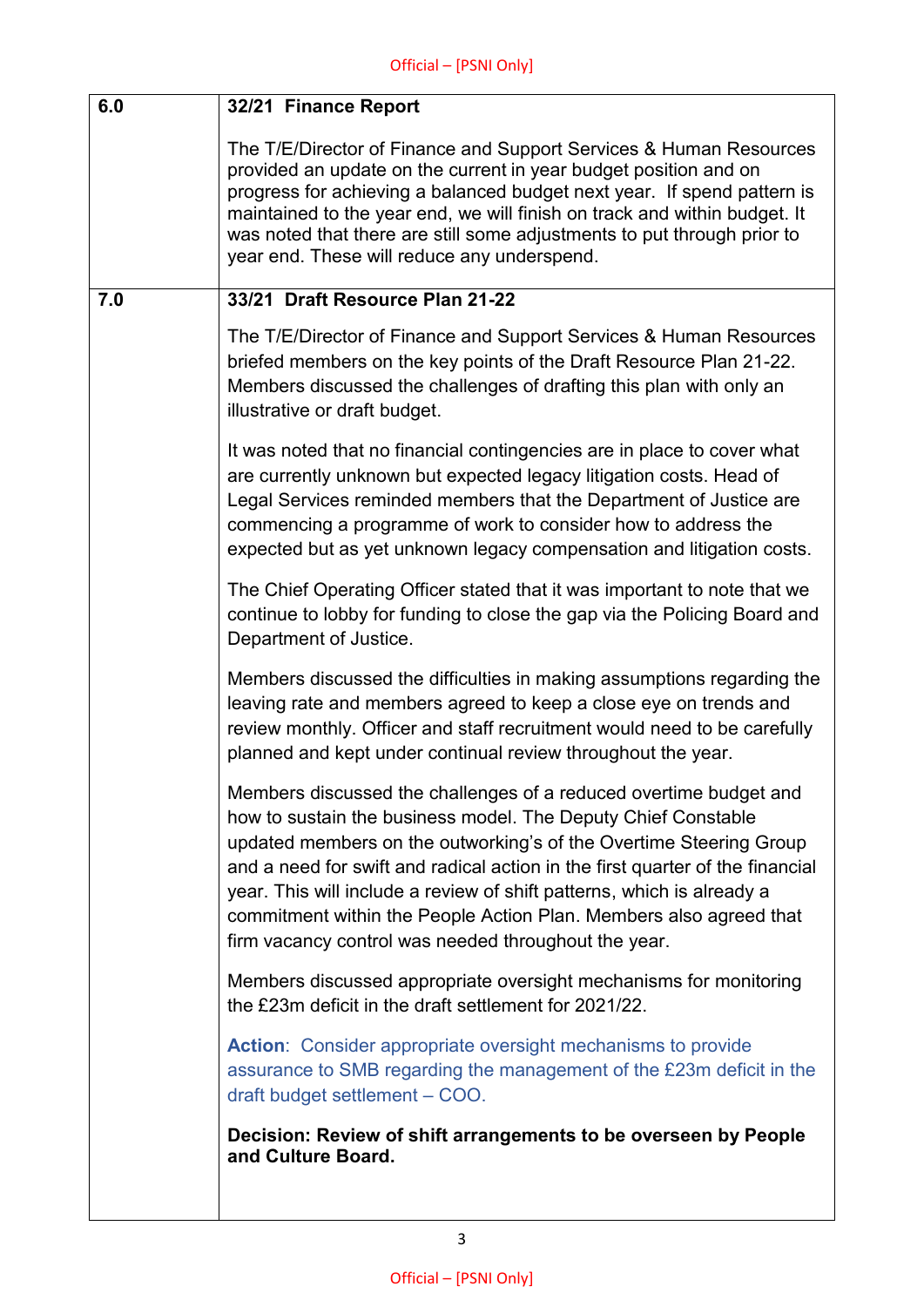|     | Decision: Members agreed the Draft Resource Plan can be<br>forwarded to the NIPB Resources Committee.                                                                                                                                                                     |
|-----|---------------------------------------------------------------------------------------------------------------------------------------------------------------------------------------------------------------------------------------------------------------------------|
| 8.0 | 34/21 Corporate Risk Register                                                                                                                                                                                                                                             |
|     | The Deputy Chief Constable provided an update on the status of the<br>risks within the Corporate Risk Register.                                                                                                                                                           |
|     | T/ACC Operational Support briefed members that the legacy risk would<br>be updated for next month.                                                                                                                                                                        |
|     | Members discussed the sickness risk and how it is currently reduced.                                                                                                                                                                                                      |
|     | Members discussed training risks to ensure there are adequate<br>accredited officers in key roles. T/ACC Operational Support updated that<br>the College of Policing have highlighted criteria around bronze, silver<br>and gold training.                                |
|     | Head of Executive Support updated members that the Community<br>Safety Department have been working on OCMT working practices, with<br>a paper to follow, which incorporates crime recording.                                                                             |
|     | Members discussed current Covid-19 risks and Head of Legal services<br>advised that potential litigation could arise post-Covid.                                                                                                                                          |
|     | <b>Decisions:</b>                                                                                                                                                                                                                                                         |
|     | Members agreed not to add Crime Recording risk to the Corporate<br>Risk Register at this stage.                                                                                                                                                                           |
|     | Members agreed that Covid-19 risk to remain at current level.                                                                                                                                                                                                             |
|     |                                                                                                                                                                                                                                                                           |
|     | Members availed of a break from 12.30pm - 13.20pm.                                                                                                                                                                                                                        |
|     | ACC Crime Operations, ACC Community Safety Department, Head<br>of Legal Services returned at 13.45pm.                                                                                                                                                                     |
| 9.0 | 35/21 Governance Statement 2020/21                                                                                                                                                                                                                                        |
|     | The Deputy Chief Constable briefed members on the annual<br>governance statement for inclusion in the annual accounts. Members<br>agreed that further detail was required to highlight the more appropriate<br>governance which was implemented at the start of Covid-19. |
|     | A number of suggested amendments were raised and a further draft will<br>be prepared by the Head of Governance for consideration by the Deputy<br><b>Chief Constable.</b>                                                                                                 |
|     | Decision: Members noted as a draft. Amended draft will be<br>submitted by DCC.                                                                                                                                                                                            |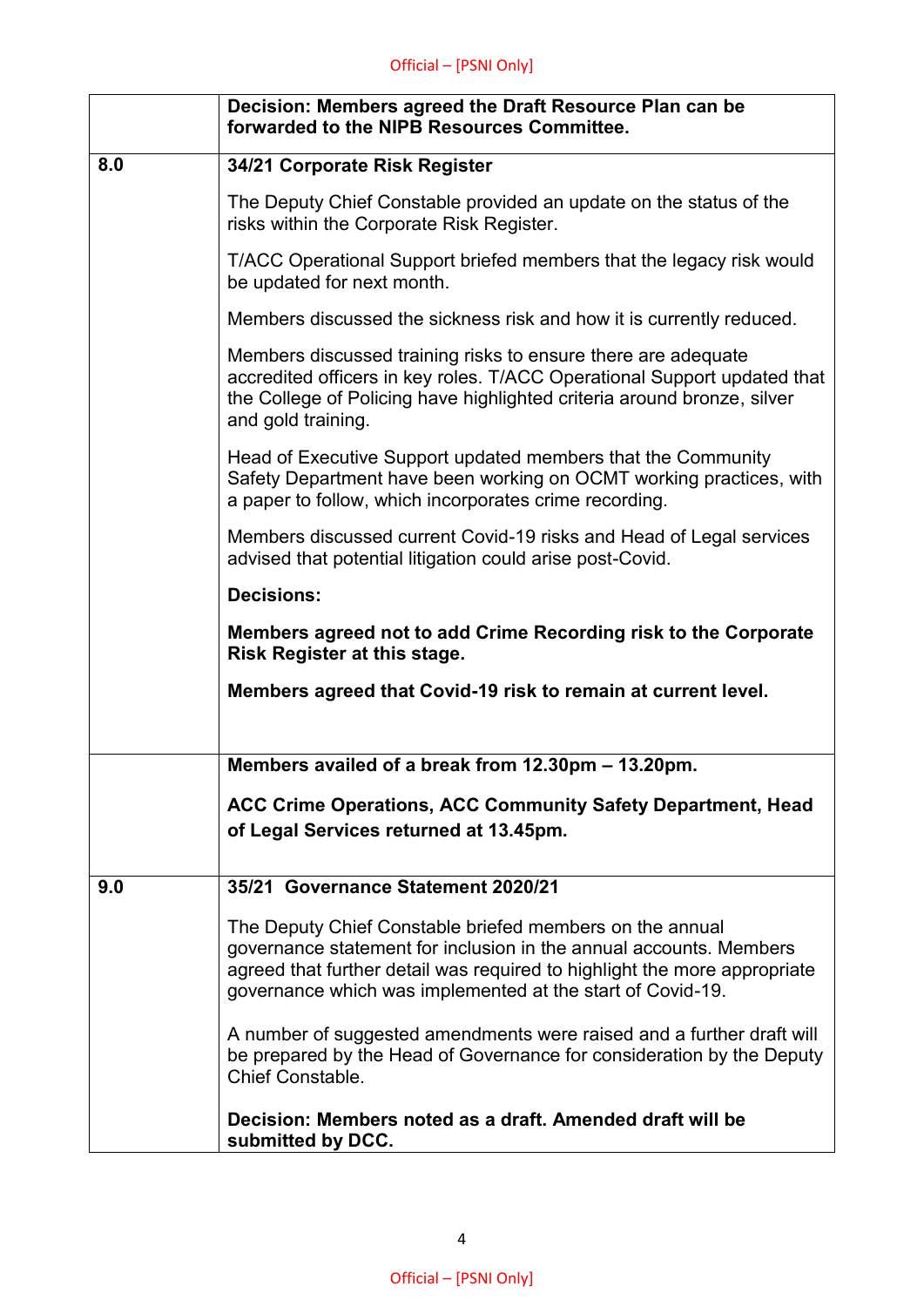| 10.0 | 36/21 Stewardship Statement 2020/21                                                                                                                                                                                                                                                                                          |
|------|------------------------------------------------------------------------------------------------------------------------------------------------------------------------------------------------------------------------------------------------------------------------------------------------------------------------------|
|      | The Deputy Chief Constable briefed members on the year-end<br>stewardship statement.                                                                                                                                                                                                                                         |
|      | Members discussed when to launch the People Strategy. Members<br>agreed that if the strategy was ready they would be keen to launch soon.<br>Corporate Communications to be involved with the launch.                                                                                                                        |
|      | Members discussed the progress of the Crime Prevention Launch.<br>Paper to be prepared for April SMB.                                                                                                                                                                                                                        |
|      | Decision: Members were content with the draft.                                                                                                                                                                                                                                                                               |
| 11.0 | 37/21 Digital Strategy                                                                                                                                                                                                                                                                                                       |
|      | Agenda item not heard. The Chief Operating Officer wishes to give it<br>further consideration.                                                                                                                                                                                                                               |
| 12.0 | 39/21 Forensic Strategy                                                                                                                                                                                                                                                                                                      |
|      |                                                                                                                                                                                                                                                                                                                              |
|      | The T/ACC Operational Support updated members on a new NI<br>Forensic Services Strategy 2020-25 which DOJ are developing.                                                                                                                                                                                                    |
|      | Decision: Members noted the content of the revised NI Forensic<br><b>Strategy 2020-25.</b>                                                                                                                                                                                                                                   |
| 13.0 | 38/21 Uniform Update                                                                                                                                                                                                                                                                                                         |
|      | The T/ACC Operational Support briefed members on the updated<br>Outline Business Case relating to the new uniform.                                                                                                                                                                                                           |
|      | The various options were discussed by members including number of<br>items to be supplied, uniform for senior officers, uniform for<br>neighbourhood policing and gender neutral uniform. Option 9 was<br>agreed to include officers in the Superintending ranks, and that the<br>forage cap would be retained at this time. |
|      | Members discussed how a communication strategy is crucial and overall<br>implementation should be overseen through Service Transformation<br>Board. Careful consideration as to the replacement policy will also be<br>required by T/ACC Operational Support.                                                                |
|      | Action: T/ACC Operational Support to develop a replacement policy for<br>consideration by Service Transformation Board                                                                                                                                                                                                       |
|      | Decision: Members agreed on option 9 to include Superintending<br>ranks and continued use of the forage cap.                                                                                                                                                                                                                 |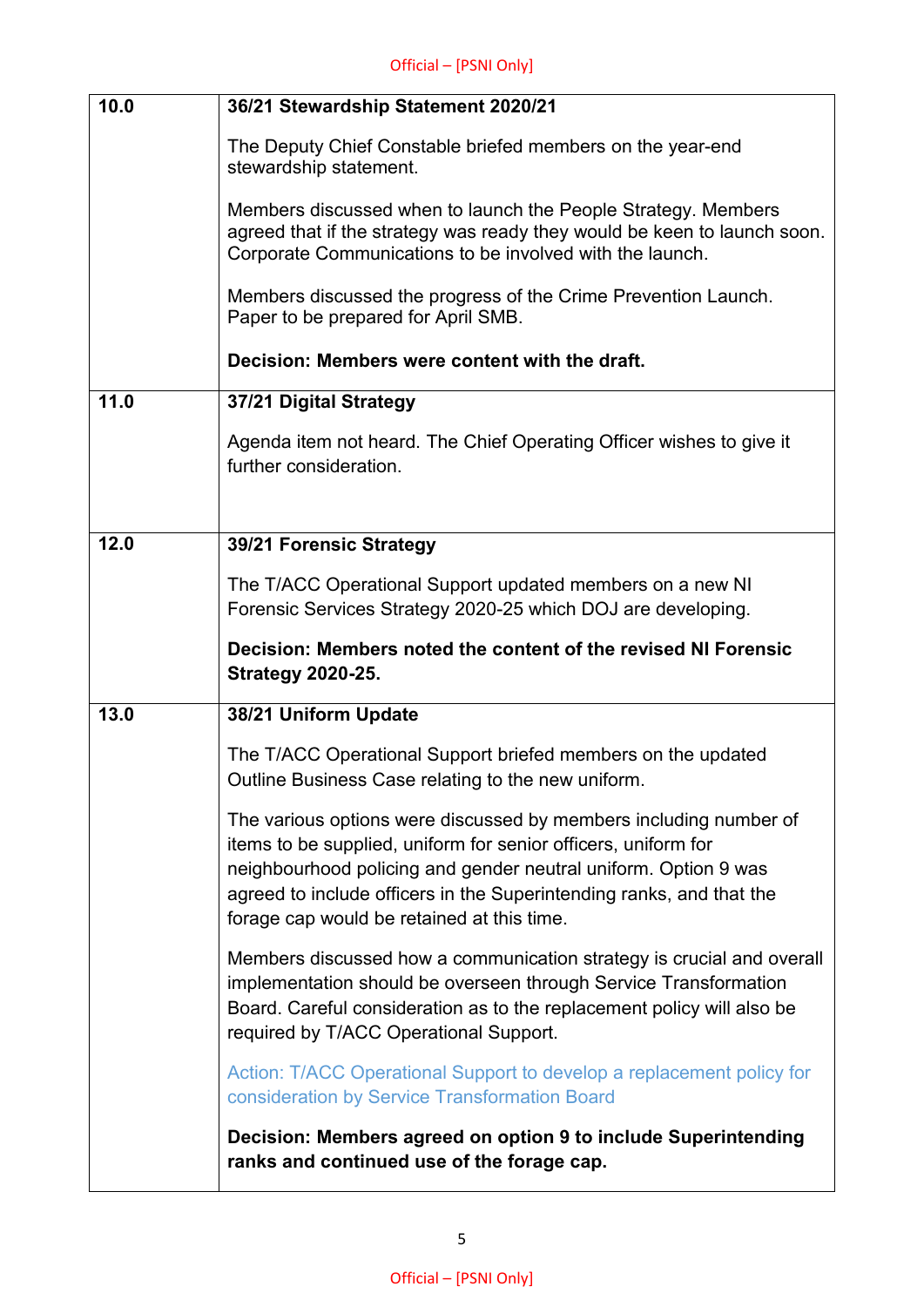|      | Members availed of a break from 14.10pm - 14.20pm.                                                                                                                                                                                                                                                 |
|------|----------------------------------------------------------------------------------------------------------------------------------------------------------------------------------------------------------------------------------------------------------------------------------------------------|
|      | Head of Professional Standards joined the meeting.                                                                                                                                                                                                                                                 |
|      |                                                                                                                                                                                                                                                                                                    |
| 14.0 | 42/21 South Armagh Review - Closed Session                                                                                                                                                                                                                                                         |
|      | The Head of Professional Standards attended the meeting for this<br>agenda item.                                                                                                                                                                                                                   |
|      | Each of the recommendations were discussed in turn and were<br>agreed in principle.                                                                                                                                                                                                                |
|      | With specific reference to recommendation 6 the meeting noted that<br>the South Armagh community wanted a physical police station to<br>remain in South Armagh. Options will now be explored in<br>conjunction with all external and internal stakeholders as to viable<br>options for the future. |
|      | It was agreed that other than by exception each should be<br>considered as a cross cutting issue for service wide consideration.                                                                                                                                                                   |
|      | Governance should be via the Neighbourhood Policing Board.                                                                                                                                                                                                                                         |
|      | Action: A public facing executive summary to be developed by the<br>Deputy Chief Constable and Chief Superintendent Knox - DCC                                                                                                                                                                     |
|      | Action: Northern Ireland Policing Board to receive a copy of the final<br>report and the public facing executive summary - DCC                                                                                                                                                                     |
|      | Action: The recommendations should be placed into a thematic list<br>and prioritised as part of the governance of the programme of work.<br>$- DCC$                                                                                                                                                |
|      | Action: An engagement plan should be developed to ensure both<br>the Policing Board and key stakeholders maintain confidence in the<br>programme of work. - DCC                                                                                                                                    |
|      | Decisions: All recommendations were agreed in principle (see<br>comment regarding Recommendation 6 above).                                                                                                                                                                                         |
|      | Members availed of a break from 16.20pm - 16.30pm                                                                                                                                                                                                                                                  |
|      | S Hodkinson & Chief Constable left the meeting due to prior<br>commitments.                                                                                                                                                                                                                        |